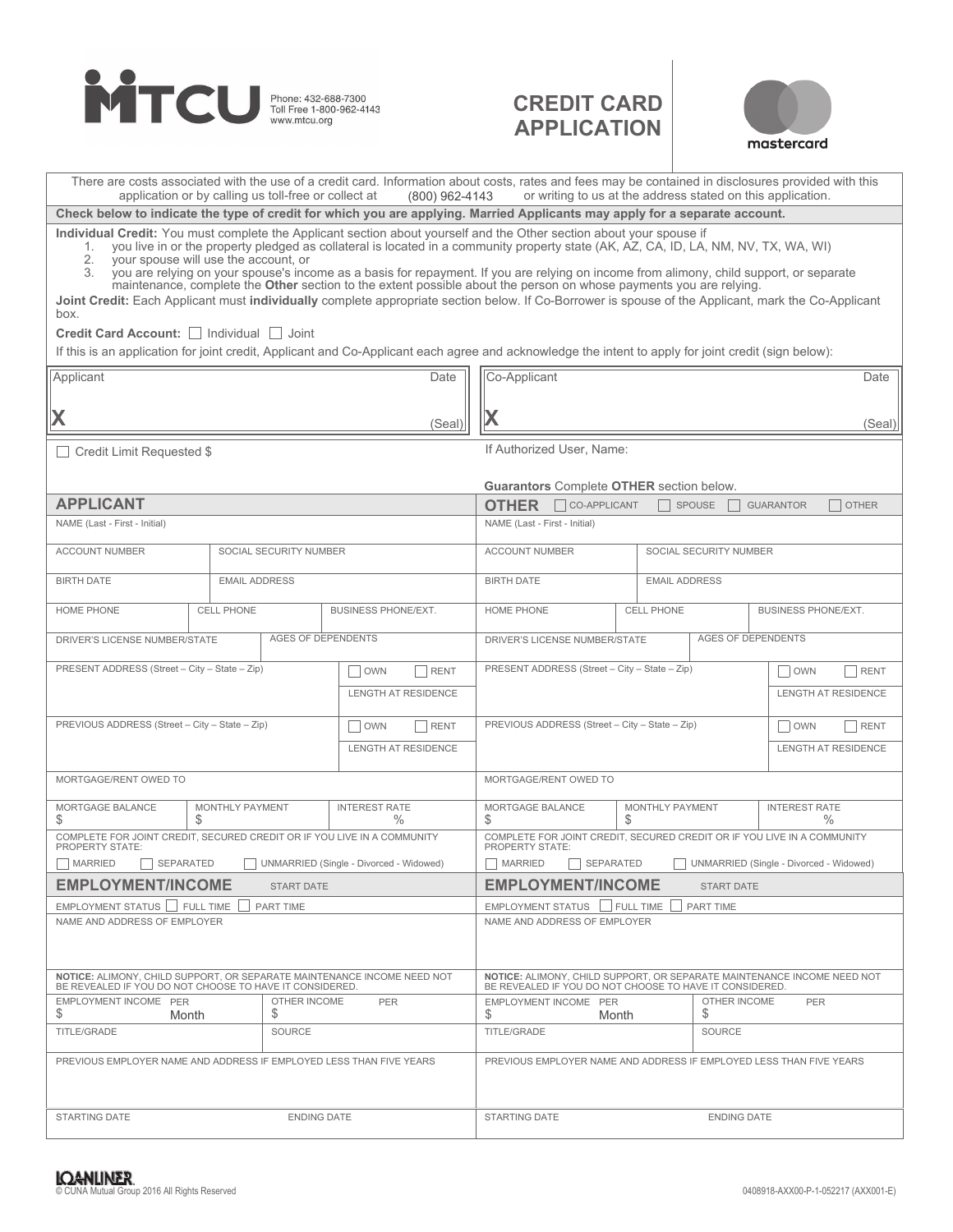| MILITARY: IS DUTY STATION TRANSFER EXPECTED DURING NEXT YEAR?   YES   NO                                                                                                        |                                                                                         |                                                    |  |            |                                 | <b>MILITARY:</b> IS DUTY STATION TRANSFER EXPECTED DURING NEXT YEAR? $\Box$ YES $\Box$ NO |                                           |  |   |              |                                           |           |                                    |                                                     |                          |  |
|---------------------------------------------------------------------------------------------------------------------------------------------------------------------------------|-----------------------------------------------------------------------------------------|----------------------------------------------------|--|------------|---------------------------------|-------------------------------------------------------------------------------------------|-------------------------------------------|--|---|--------------|-------------------------------------------|-----------|------------------------------------|-----------------------------------------------------|--------------------------|--|
| <b>WHERE</b><br><b>ENDING/SEPARATION DATE</b>                                                                                                                                   |                                                                                         |                                                    |  |            | WHERE<br>ENDING/SEPARATION DATE |                                                                                           |                                           |  |   |              |                                           |           |                                    |                                                     |                          |  |
| <b>REFERENCE</b>                                                                                                                                                                |                                                                                         |                                                    |  |            | <b>REFERENCE</b>                |                                                                                           |                                           |  |   |              |                                           |           |                                    |                                                     |                          |  |
| NAME AND ADDRESS OF NEAREST RELATIVE NOT LIVING WITH YOU                                                                                                                        |                                                                                         |                                                    |  |            |                                 | NAME AND ADDRESS OF NEAREST RELATIVE NOT LIVING WITH YOU                                  |                                           |  |   |              |                                           |           |                                    |                                                     |                          |  |
|                                                                                                                                                                                 |                                                                                         |                                                    |  |            |                                 |                                                                                           |                                           |  |   |              |                                           |           |                                    |                                                     |                          |  |
| <b>RELATIONSHIP</b>                                                                                                                                                             |                                                                                         |                                                    |  | HOME PHONE |                                 | <b>RELATIONSHIP</b>                                                                       |                                           |  |   |              |                                           |           |                                    | HOME PHONE                                          |                          |  |
| <b>WHAT YOU OWE</b>                                                                                                                                                             |                                                                                         |                                                    |  |            |                                 |                                                                                           |                                           |  |   |              |                                           |           |                                    |                                                     |                          |  |
| <b>DEBT</b>                                                                                                                                                                     | CREDITOR NAME OTHER THAN THIS CREDIT UNION<br>(Attach additional sheet(s) if necessary) |                                                    |  |            |                                 | <b>INTEREST RATE</b>                                                                      | PRESENT BALANCE<br><b>MONTHLY PAYMENT</b> |  |   |              |                                           |           | <b>OWED BY</b><br><b>APPLICANT</b> |                                                     | <b>OTHER</b>             |  |
| $\Box$ RENT<br>FIRST MORTGAGE<br>(Incl. Tax & Ins.)                                                                                                                             |                                                                                         |                                                    |  |            |                                 | $\frac{0}{0}$                                                                             | \$                                        |  |   |              | $\frac{1}{2}$                             |           |                                    | $\Box$                                              |                          |  |
|                                                                                                                                                                                 |                                                                                         |                                                    |  |            |                                 | $\frac{0}{0}$                                                                             | \$                                        |  |   |              | $\sqrt[6]{2}$                             |           |                                    | $\overline{\phantom{a}}$                            |                          |  |
|                                                                                                                                                                                 |                                                                                         |                                                    |  |            |                                 | $\frac{0}{0}$                                                                             | \$                                        |  |   |              | $\mathcal{S}$                             |           |                                    | $\Box$                                              |                          |  |
|                                                                                                                                                                                 |                                                                                         |                                                    |  |            |                                 | $\frac{0}{0}$                                                                             | $\mathcal{S}$                             |  |   |              | $\sqrt[6]{2}$                             |           |                                    | L                                                   |                          |  |
|                                                                                                                                                                                 |                                                                                         |                                                    |  |            |                                 | $\frac{0}{0}$                                                                             | \$                                        |  |   |              | $\sqrt[6]{2}$                             |           |                                    | $\overline{\phantom{a}}$                            |                          |  |
|                                                                                                                                                                                 |                                                                                         |                                                    |  |            |                                 | $\frac{0}{0}$                                                                             | \$                                        |  |   |              | $\sqrt[6]{2}$                             |           |                                    | □                                                   |                          |  |
|                                                                                                                                                                                 |                                                                                         |                                                    |  |            |                                 | $\frac{0}{0}$<br>$\frac{0}{0}$                                                            | \$                                        |  |   |              | $\mathcal{L}$                             |           |                                    | $\Box$                                              |                          |  |
|                                                                                                                                                                                 |                                                                                         |                                                    |  |            |                                 | $\frac{0}{0}$                                                                             | \$<br>\$                                  |  |   |              | $\mathcal{L}$<br>$\sqrt[6]{2}$            |           |                                    | ∟                                                   |                          |  |
|                                                                                                                                                                                 |                                                                                         |                                                    |  |            |                                 | $\frac{0}{0}$                                                                             | \$                                        |  |   |              | $\sqrt[6]{2}$                             |           |                                    | L                                                   |                          |  |
|                                                                                                                                                                                 |                                                                                         |                                                    |  |            |                                 | $\frac{0}{0}$                                                                             | \$                                        |  |   |              | $\sqrt[6]{2}$                             |           |                                    | L                                                   |                          |  |
|                                                                                                                                                                                 |                                                                                         |                                                    |  |            |                                 | $\frac{0}{0}$                                                                             | \$                                        |  |   |              | $\sqrt[6]{2}$                             |           |                                    |                                                     |                          |  |
|                                                                                                                                                                                 | AND CREDIT HISTORY CAN BE CHECKED:                                                      | LIST ANY NAMES UNDER WHICH YOUR CREDIT REFERENCES  |  |            |                                 | <b>TOTALS</b>                                                                             | \$                                        |  |   |              | $\$\$                                     |           |                                    |                                                     |                          |  |
|                                                                                                                                                                                 |                                                                                         |                                                    |  |            |                                 |                                                                                           |                                           |  |   |              |                                           |           |                                    |                                                     |                          |  |
| <b>WHAT YOU OWN</b>                                                                                                                                                             |                                                                                         |                                                    |  |            |                                 |                                                                                           |                                           |  |   |              |                                           |           |                                    |                                                     |                          |  |
| <b>ASSET DESCRIPTION</b>                                                                                                                                                        |                                                                                         | LIST LOCATION OF PROPERTY OR FINANCIAL INSTITUTION |  |            |                                 | <b>MARKET VALUE</b>                                                                       |                                           |  |   |              | PLEDGED AS COLLATERAL<br>FOR ANOTHER LOAN |           |                                    | <b>OWNED BY</b><br><b>APPLICANT</b><br><b>OTHER</b> |                          |  |
|                                                                                                                                                                                 |                                                                                         |                                                    |  |            |                                 | \$                                                                                        |                                           |  |   | <b>YES</b>   |                                           | <b>NO</b> |                                    |                                                     |                          |  |
|                                                                                                                                                                                 |                                                                                         |                                                    |  |            |                                 | $\sqrt[6]{2}$                                                                             |                                           |  |   | <b>YES</b>   |                                           | <b>NO</b> |                                    |                                                     |                          |  |
|                                                                                                                                                                                 |                                                                                         |                                                    |  |            |                                 | $\$\$                                                                                     |                                           |  |   | <b>YES</b>   |                                           | <b>NO</b> |                                    |                                                     |                          |  |
|                                                                                                                                                                                 |                                                                                         |                                                    |  |            |                                 | $\, \, \raisebox{-1.5pt}{\text{\circle*{1.5}}}\,$                                         |                                           |  |   | <b>YES</b>   |                                           | <b>NO</b> |                                    |                                                     |                          |  |
|                                                                                                                                                                                 |                                                                                         |                                                    |  |            |                                 | \$                                                                                        |                                           |  |   | <b>YES</b>   |                                           | <b>NO</b> |                                    |                                                     |                          |  |
|                                                                                                                                                                                 |                                                                                         |                                                    |  |            |                                 | $\$\$                                                                                     |                                           |  |   | <b>YES</b>   |                                           | <b>NO</b> | $\overline{\phantom{a}}$           |                                                     | $\overline{\phantom{0}}$ |  |
|                                                                                                                                                                                 |                                                                                         |                                                    |  |            |                                 | D                                                                                         |                                           |  |   | YES          |                                           | <b>NO</b> |                                    |                                                     |                          |  |
| IF YOU ANSWER "YES" (BY CHECKING THE BOX) TO ANY QUESTION OTHER THAN #1,<br><b>OTHER INFORMATION ABOUT YOU</b><br><b>EXPLAIN ON AN ATTACHED SHEET</b>                           |                                                                                         |                                                    |  |            |                                 |                                                                                           |                                           |  |   |              | <b>APPLICANT</b>                          |           | <b>OTHER</b>                       |                                                     |                          |  |
| 1.<br>ARE YOU A U.S. CITIZEN OR PERMANENT RESIDENT ALIEN?<br>2.<br>DO YOU CURRENTLY HAVE ANY OUTSTANDING JUDGMENTS OR HAVE YOU EVER FILED FOR BANKRUPTCY, HAD A DEBT ADJUSTMENT |                                                                                         |                                                    |  |            |                                 |                                                                                           |                                           |  |   | $\mathbf{L}$ |                                           |           |                                    |                                                     |                          |  |
| PLAN CONFIRMED UNDER CHAPTER 13, HAD PROPERTY FORECLOSED UPON OR REPOSSESSED IN THE LAST 7 YEARS, OR BEEN A PARTY<br>IN A LAWSUIT?                                              |                                                                                         |                                                    |  |            |                                 |                                                                                           |                                           |  |   | $\mathbf{L}$ |                                           | $\Box$    |                                    |                                                     |                          |  |
| 3.                                                                                                                                                                              | IS YOUR INCOME LIKELY TO DECLINE IN THE NEXT TWO YEARS?                                 |                                                    |  |            |                                 |                                                                                           |                                           |  |   |              | $\Box$                                    |           | $\mathcal{L}_{\mathcal{A}}$        |                                                     |                          |  |
| 4.                                                                                                                                                                              | ARE YOU A CO-MAKER, CO-SIGNER OR GUARANTOR ON ANY LOAN NOT LISTED ABOVE?                |                                                    |  |            |                                 |                                                                                           |                                           |  |   |              |                                           |           |                                    |                                                     |                          |  |
|                                                                                                                                                                                 | FOR WHOM (Name of Others Obligated on Loan):<br>TO WHOM (Name of Creditor):             |                                                    |  |            |                                 |                                                                                           |                                           |  | ш |              |                                           |           |                                    |                                                     |                          |  |
|                                                                                                                                                                                 |                                                                                         |                                                    |  |            |                                 |                                                                                           |                                           |  |   |              |                                           |           |                                    |                                                     |                          |  |